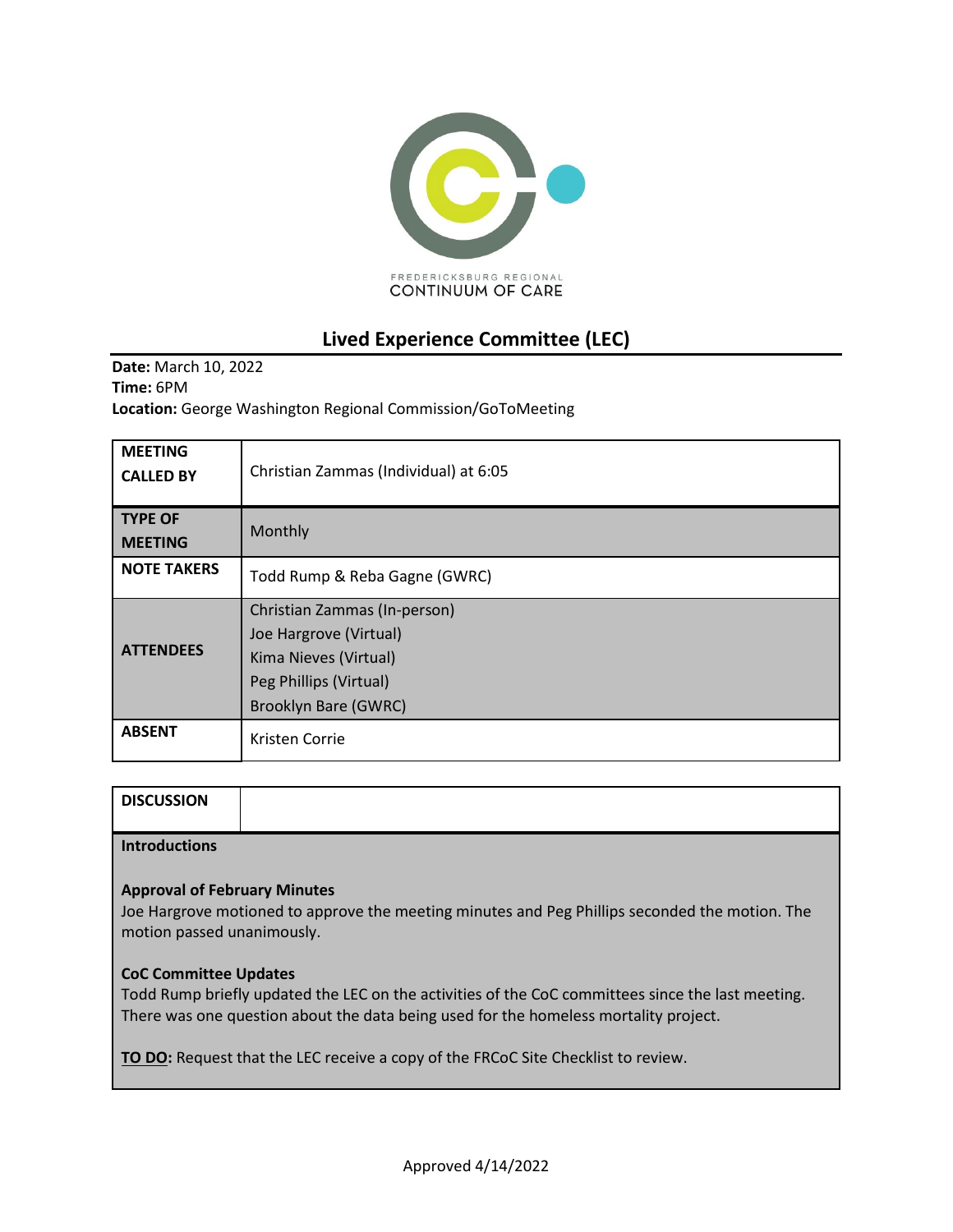Reba Gagne provided a summary of the CoC's testimonial project and book club. There was some discussion about how to make the public more aware of this initiative.

### **Coordinated Entry Policy Discussion**

LEC did not believe that the coordinated entry process was working efficiently. It takes 4-5 days to get people into shelter, which is too long. The process is not as easy as policy portrays.

Homelessness is not defined consistently across organizations throughout the region. There was also discussion about whether the CoC's policy definitions were specific enough.

There was some discussion about the status of individuals in hotels. One member believed if you don't have your own dresser, you're homeless. The question was posed whether people in hotels should be prioritized over people sleeping in cars?

**TO DO:** CoC needs to expand the definitions section and add additional details to provide greater clarity. For example, there is a high degree of decision making during the prioritization process which is not adequately described within the policy.

**TO DO:** Evaluate Homeless Help Line. Suggestion that CoC develop process to call helpline to see what it takes to get into shelter. Additionally, the following information was requested:

- How many calls does the helpline receive?
- What does the process look like for returning calls and following up with individuals?
- How many people staff the helpline?
- How is the helpline staffed at different hours of the day?
- What is the funding for the helpline? Is it enough?
- Requested data analysis of helpline to inform and improve policy.

Referral section (page 13) - More clarity and details were requested for when helpline call backs and follow-ups with individuals. LEC stated that people they talk to rarely get a call back and that the response time is a major problem, especially on weekends. LEC stated the amount of time it takes to get a return call needs to be shortened, even if it's just an update that you are x number in line on prioritization list.

Access section (page 8) - LEC stated when individuals leave the helpline messages, their calls are rarely returned within 3 hours as the policy requires. Christian Zammas stated he would report this to the CoC Board.

It was discussed whether the LEC should draft a formal complaint to the CoC Board based on findings if relevant? A possible solution was whether the Helpline could be staffed via a volunteer system. The YWCA Domestic Violence Hotline in Richmond was noted as a possible model.

One member highlighted that people are in crisis when they call the helpline and a trauma informed approach needs to be utilized. The system should be set up to provide individuals with some direction. It was stated the current process is not as helpful and that in the moment the individual needs solutions, guidance, and hope.